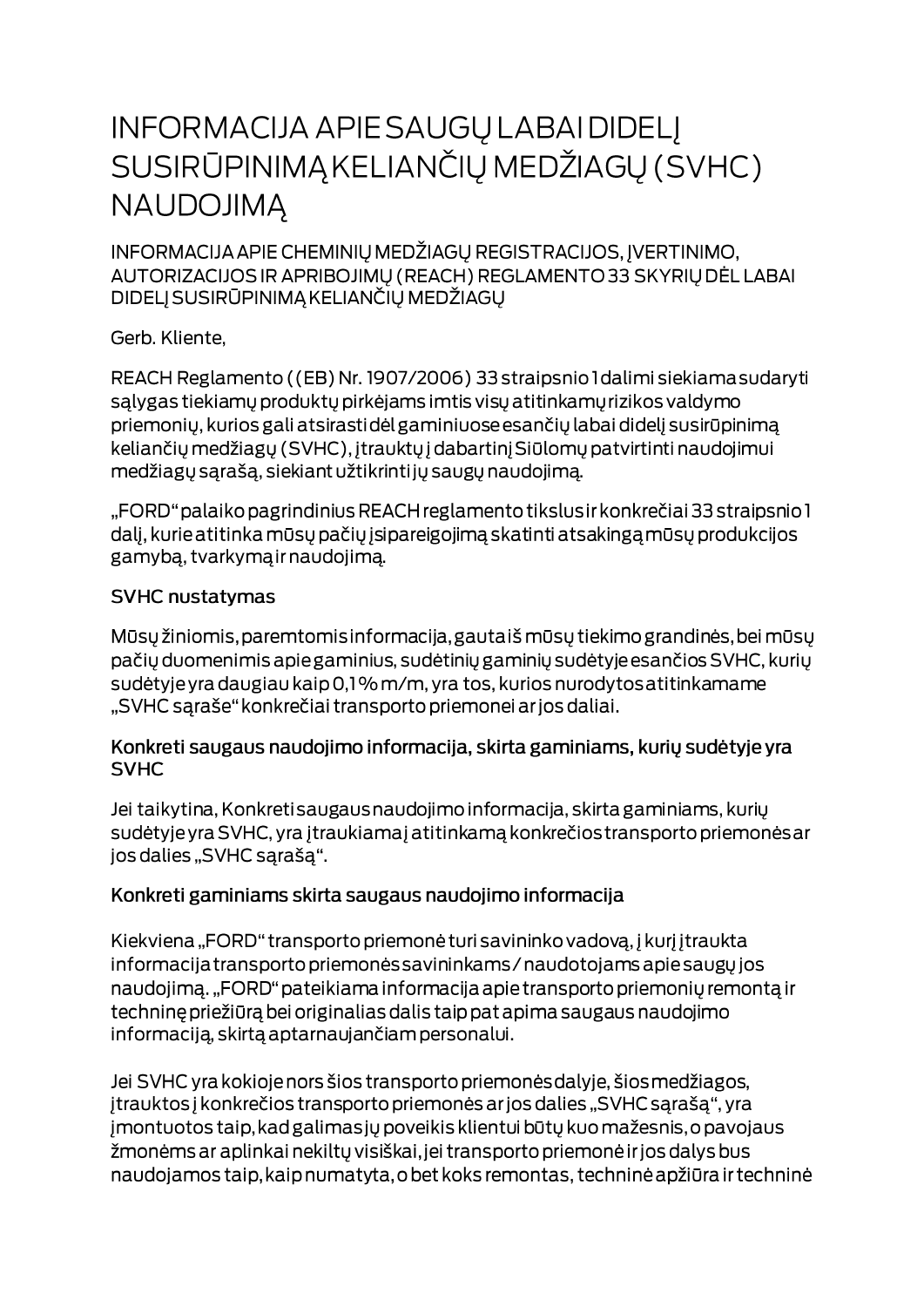priežiūra bus atliekami vadovaujantis šios veiklos techninėmis instrukcijomis ir geriausia bei šiai pramonės šakai į prasta praktika.

Europos Sąjungoje eksploatacijai nebetinkama transporto priemonė gali būti legaliai utilizuojama tik įgaliotoje utilizavimo įmonėje (ATF). Transporto priemonių dalys turėtų būti tvarkomos pagal taikytinus vietinius įstatymus ir vietinių valdžios institucijų nurodymus.

## **Modelis: Ford EcoSport**

SVHC sarašas, paremtas 2022 m. sausio 1d. Europos cheminių medžiagų agentūros (ECHA) Siūlomų patvirtinti naudojimui medžiagų sąrašu

Konkreti saugaus naudojimo informacija, skirta gaminiams, kurių sudėtyje yra SVHC

Nereikalinga jokia saugaus naudojimo informacija – vadovaukitės Bendrąja saugaus gaminių naudojimo informacija.

| <b>Commodity</b>                                                        | <b>REACH SVHCs</b>                                                                              |
|-------------------------------------------------------------------------|-------------------------------------------------------------------------------------------------|
| <b>A/C Compressor</b>                                                   | Lead[7439-92-1]                                                                                 |
| A/C Lines, Receiver Drier and<br><b>Accumulator</b>                     | Lead[7439-92-1]                                                                                 |
| <b>ABS/ESC Module</b>                                                   | Lead[7439-92-1]                                                                                 |
| <b>Accessories</b>                                                      | 1,2-Dimethoxyethane[110-71-4]                                                                   |
|                                                                         | 1-Methyl-2-pyrrolidone[872-50-4]                                                                |
|                                                                         | C,C'-azodi(formamide)[123-77-3]                                                                 |
|                                                                         | Lead[7439-92-1]                                                                                 |
| <b>Adaptive Cruise Control</b>                                          | Lead[7439-92-1]                                                                                 |
| <b>AIS - Air Cleaner and Low</b><br><b>Pressure Ducts</b>               | Lead[7439-92-1]                                                                                 |
| <b>AIS - High Pressure Ducts</b>                                        | Imidazolidine-2-thione[96-45-7]                                                                 |
|                                                                         | Lead[7439-92-1]                                                                                 |
| <b>Alternator</b>                                                       | 4,4'-Isopropylidenediphenol[80-05-7]                                                            |
|                                                                         | Lead[7439-92-1]                                                                                 |
| Antenna                                                                 | Lead[7439-92-1]                                                                                 |
| Appliques (Pillar, Decklid, Roof)                                       | Lead[7439-92-1]                                                                                 |
| <b>Audio and Navigation Head Units</b>                                  | Lead[7439-92-1]                                                                                 |
| <b>Badges</b>                                                           | 2-ethylhexyl 10-ethyl-4,4-dioctyl-7-oxo-8-oxa-3,5-dithia-4-<br>stannatetradecanoate[15571-58-1] |
| <b>Battery</b>                                                          | Lead[7439-92-1]                                                                                 |
| <b>Body Structure - Decklid/Liftgate</b><br>(incl Hinge/Supt)           | C,C'-azodi(formamide)[123-77-3]                                                                 |
|                                                                         | Lead[7439-92-1]                                                                                 |
| <b>Body Structure - Floor Pan - Front</b><br><b>Floor and Side Sill</b> | Lead[7439-92-1]                                                                                 |
| <b>Body Structure - Front End</b><br><b>Structure</b>                   | Imidazolidine-2-thione[96-45-7]                                                                 |
| <b>Body Structure - Hood Assembly</b><br>(incl Hinge/Supt)              | 2-(2H-Benzotriazol-2-yl)-4,6-ditertpentylphenol[25973-55-1]                                     |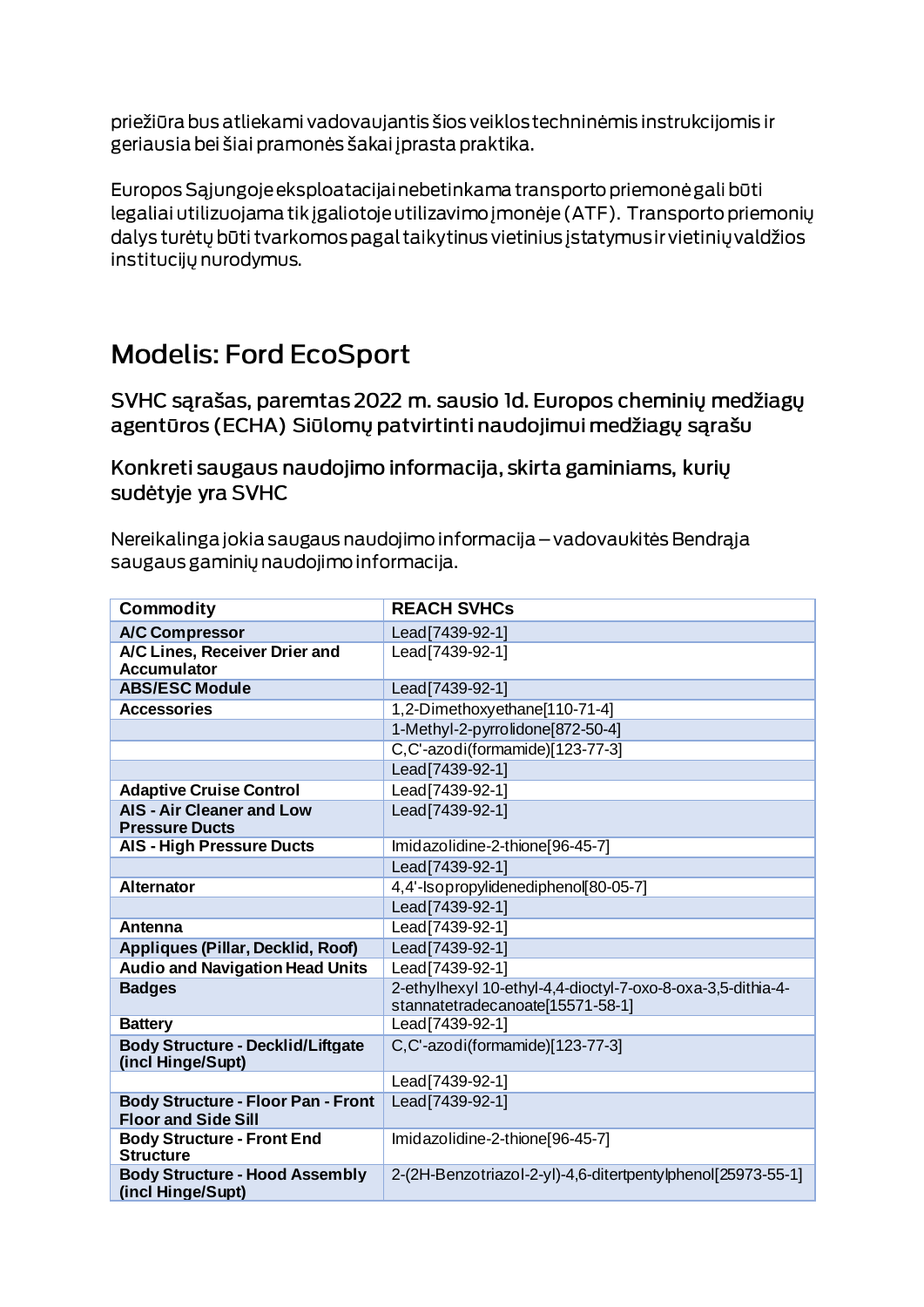| <b>Bodyside, Wheel Arch, Rocker</b>       | 2-(2H-Benzotriazol-2-yl)-4,6-ditertpentylphenol[25973-55-1] |
|-------------------------------------------|-------------------------------------------------------------|
| <b>Moldings</b>                           |                                                             |
|                                           | C,C'-azodi(formamide)[123-77-3]                             |
| <b>Brake - Parking</b>                    | Lead[7439-92-1]                                             |
| <b>Brake Actuation</b>                    | Lead[7439-92-1]                                             |
| <b>Brake Tubes and Hoses</b>              | Lead[7439-92-1]                                             |
| <b>Brakes - Caliper &amp; Anchor Brkt</b> | Lead   7439-92-1                                            |
| <b>Assy (Front, Rear)</b>                 |                                                             |
| Brakes - Drum (Front/Rear)                | Lead[7439-92-1]                                             |
| <b>Bumpers Beams (Un-Exposed) -</b>       | Lead[7439-92-1]                                             |
| <b>Front/Rear</b>                         |                                                             |
| <b>CHMSL</b>                              | Lead[7439-92-1]                                             |
| <b>Console Floor/Rear</b>                 | 2-(2H-Benzotriazol-2-yl)-4,6-ditertpentylphenol[25973-55-1] |
| <b>Control Arm and Bushing</b>            | Cobalt-dichloride [7646-79-9]                               |
| <b>Assembly</b>                           |                                                             |
| <b>EDS Wiring Assembly &amp;</b>          | 6,6'-Di-tert-butyl-2,2'-methylenedi-p-cresol[119-47-1]      |
| <b>Components</b>                         |                                                             |
|                                           | Lead[7439-92-1]                                             |
| <b>EGR System (Gas/Diesel)</b>            | Lead[7439-92-1]                                             |
| <b>Electro/Mechanical Devices</b>         | Lead[7439-92-1]                                             |
| <b>Electronic Control Panel and CCH</b>   | Lead[7439-92-1]                                             |
|                                           | N,N-Dimethylacetamide[127-19-5]                             |
|                                           | Octamethylcyclotetrasiloxane[556-67-2]                      |
| <b>Electronic Modules - Displays</b>      | 2-(2H-Benzotriazol-2-yl)-4,6-ditertpentylphenol[25973-55-1] |
|                                           | Lead[7439-92-1]                                             |
| <b>Electronic Modules - SYNC</b>          | Lead[7439-92-1]                                             |
| <b>Engine Covers and Badges</b>           | Lead[7439-92-1]                                             |
| <b>Engine Sealing (Including head</b>     | Lead[7439-92-1]                                             |
| gaskets)                                  |                                                             |
| <b>Engine Water Pumps</b>                 | Lead[7439-92-1]                                             |
| <b>Evaporator and Blower Assemby</b>      | Lead[7439-92-1]                                             |
| (HVAC Module)                             |                                                             |
| <b>Fan/Radiator Module</b>                | Lead[7439-92-1]                                             |
| <b>FEAD</b>                               | Lead[7439-92-1]                                             |
| <b>Fuel Canister Assembly</b>             | Lead[7439-92-1]                                             |
| <b>Fuel Injection</b>                     | Imidazolidine-2-thione[96-45-7]                             |
| <b>Fuel Lines</b>                         | Lead[7439-92-1]                                             |
| <b>Fuel Tanks</b>                         | Lead[7439-92-1]                                             |
| <b>GOR and Radiator Support</b>           | Lead[7439-92-1]                                             |
| <b>Headlamp / Side Marker</b>             | Diboron-trioxide[1303-86-2]                                 |
|                                           | Lead[7439-92-1]                                             |
| I/S Mirror                                | Lead[7439-92-1]                                             |
| <b>Instrument Cluster</b>                 | Lead[7439-92-1]                                             |
| <b>Interior Lighting</b>                  | 4,4'-Isopropylidenediphenol[80-05-7]                        |
|                                           | Lead[7439-92-1]                                             |
| <b>IP Substrate and Ducts</b>             | C,C'-azodi(formamide)[123-77-3]                             |
| Latches - Hood, Decklid and               | C,C'-azodi(formamide)[123-77-3]                             |
| <b>Liftgate Latches</b>                   |                                                             |
|                                           | Lead[7439-92-1]                                             |
| <b>Latches - Side Door/Latch Mini</b>     | Cobalt-dinitrate[10141-05-6]                                |
| <b>Module</b>                             |                                                             |
|                                           | Lead[7439-92-1]                                             |
| <b>Leaf Screen</b>                        | C,C'-azodi(formamide)[123-77-3]                             |
| <b>Locks</b>                              | 1,2-Dimethoxyethane[110-71-4]                               |
|                                           | Lead[7439-92-1]                                             |
| <b>Mirrors</b>                            | Lead[7439-92-1]                                             |